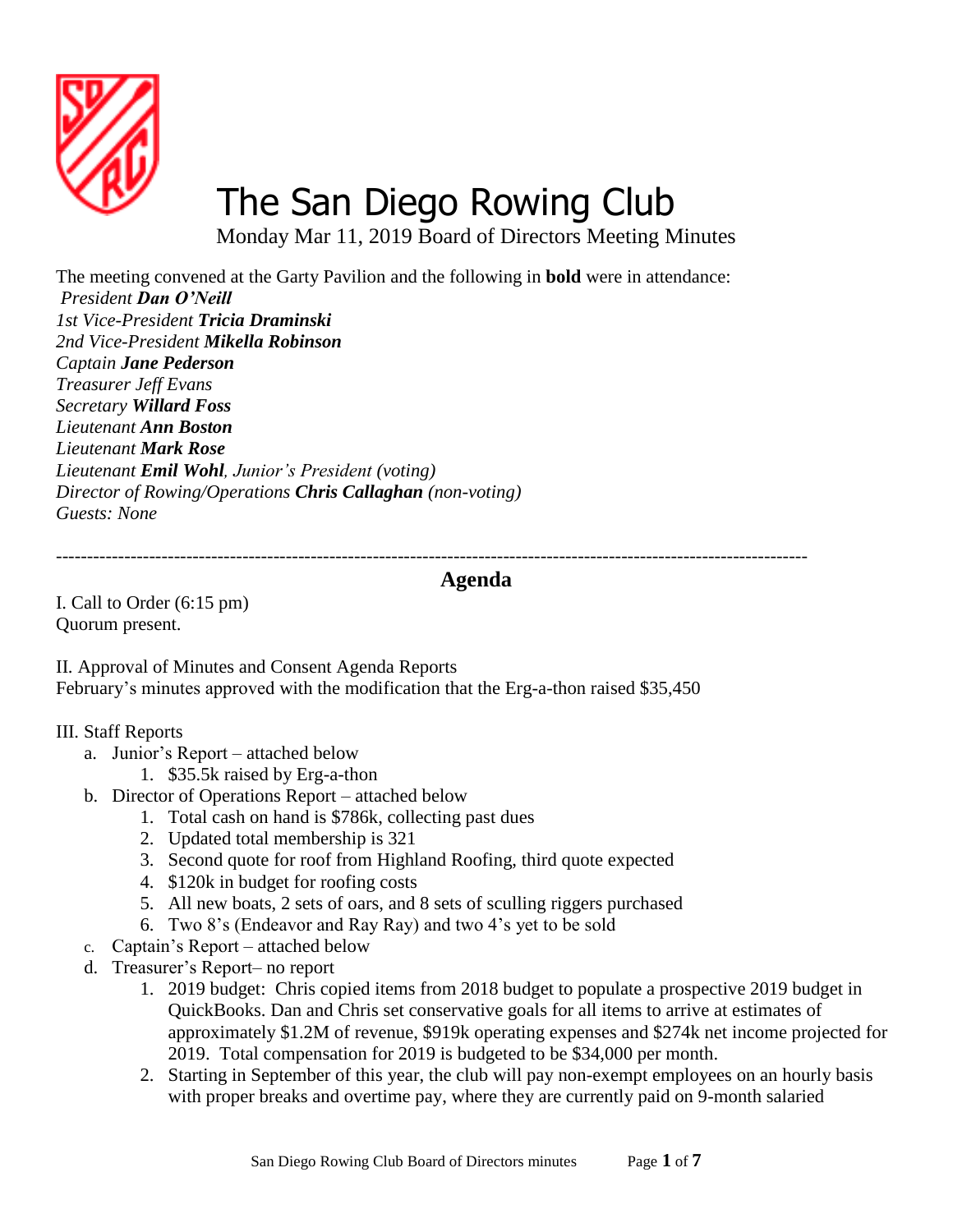contracts. Chris to implement a timekeeping application. Dan to meet with ZLAC board member to understand how they implemented a similar change recently.

- V. Committee Reports
	- a. Capital Committee no report
	- b. Fundraising Committee (Mark)
		- 1. Erg-a-thon raised \$35,450 in donations
		- 2. Thank-you letters have been sent to last year's donors
		- 3. Gala auction item request sent
		- 4. Boat naming for new men's 8+: email with request for names and donations sent
	- c. Volunteer Committee (Ann)
		- 1. Boathouse cleanup rescheduled to Saturday May 4<sup>th</sup>
		- 2. Invitations sent and everything booked for Gala on April  $13<sup>th</sup>$
		- 3. Tickets now available for sale. A reminder email will be sent.
	- d. Development Committee
		- 1. Development committee held first meeting on Feb  $12<sup>th</sup>$ . Committee is chaired by Ed Parish and is further comprised of Mark Rose, Randy Hanna, Zack Johnson (UCSD), Dan O'Neill and Laura Colburn.
		- 2. Randy submitted two plans, one for the remodel and one for the refurbishing of the bathrooms. Remodel provides for more bathroom, locker and shower space but would require significant plumbing upgrades, city permits and about 4 months of construction. Refurbishing would entail upgrades including new tile, lockers, fixtures and skylights with minimal down time and at a lower cost. The board unanimously preferred the refurbishing proposal in light of a possible building upgrade in the near futre. Dan to give Randy the approval to develop detailed plans for the refurbishing.
		- 3. Zack requested access to the showers for occasional use by his rowers and would be willing to donate funds for that access. The board is willing to consider his request.
	- e. IRC report
		- 1. Site agreement has not yet been signed by the colleges.

# VI. Old Business

- a. Title I (Mikella)
	- a. Mikella forming a group to start Title I outreach
	- b. Her experience is that Title I activities should be started gradually
	- c. Jane and Dan recommend approaching the YMCA as a part to getting started. Dan will meet with Tom Feder of the National City Boathouse to approach the YMCA about Tile I funding of rowing.
	- d. Chris suggested special summer camp for Title I kids.
- b. Juniors (Emil)
	- a. Excelsior Award to be awarded at Junior's banquet
- c. Crew Classic Trophy (Chris)
	- a. Trophy sponsored by SDRC to be awarded to wining high school men's boat
	- b. Name of trophy is "Garty Family Trophy Presented by the SDRC," which we all agreed is a mouthful
	- c. Existing trophy needs to be refurbished and requires a plaque

### VII. New Business

- d. Offsite
	- a. Dan recommends a BOD offsite to arrive at a vision and plans for the future direction of the club. Board agrees.